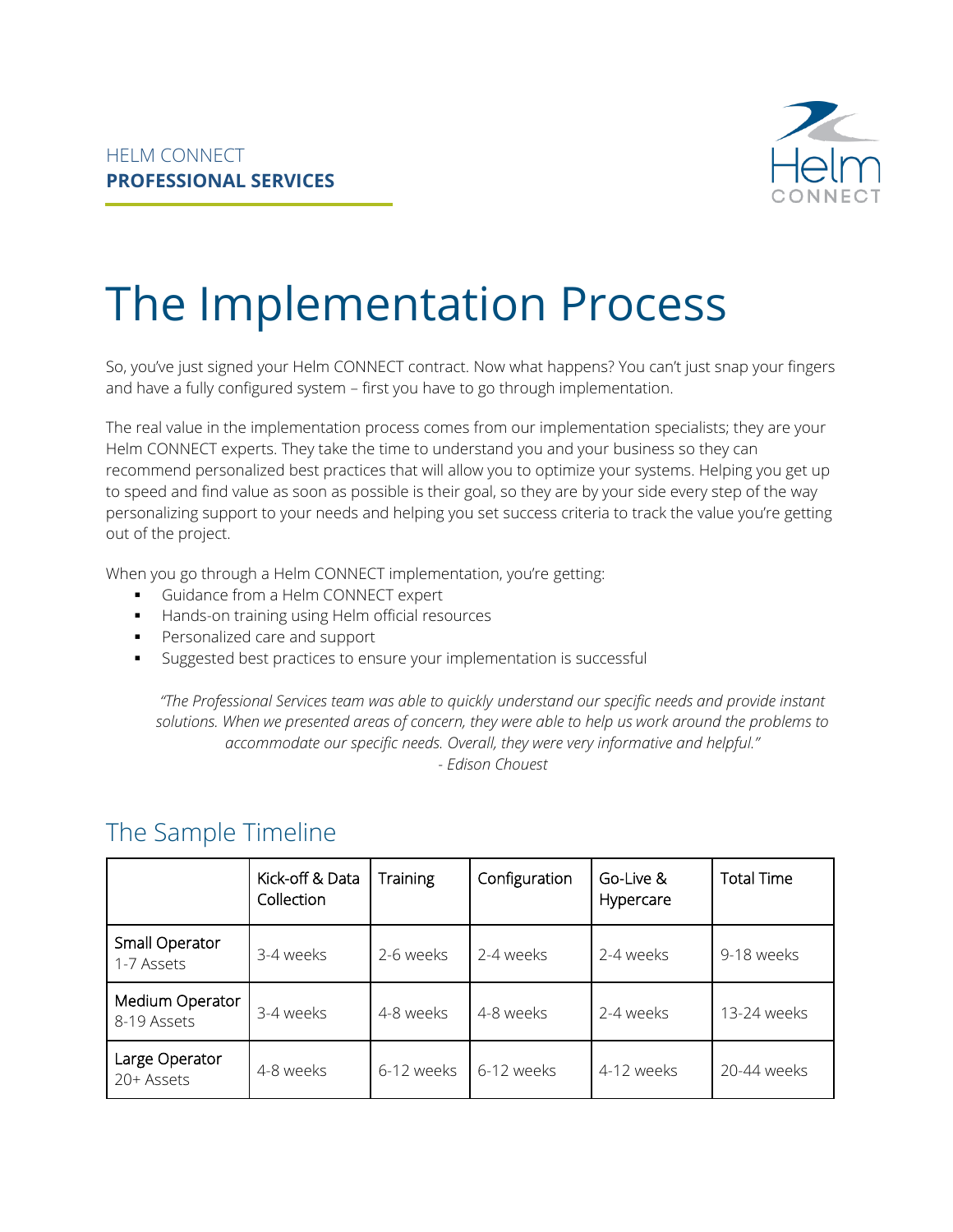#### The Process

Each implementation will follow this process, but the level of support received during each phase will vary depending on your specific needs.

## Phase 1: Kick-off & Data Collection

In this first phase of the implementation process, your Helm Implementation Specialist will train your team on how to gather the data you would like configured in the system using the templated data sheets we provide. Once you know what data to gather, your implementation specialist will assist your team with the collection process. Data collection is critical to the success of an implementation because the data configured in the system forms the backbone of your business in Helm CONNECT. Once your implementation specialist has signed off on data collection you can move on to training.

## Phase 2: Training

This is the phase where you become a Helm CONNECT expert. After you have collected the necessary data, your Helm Implementation Specialist will kick off your remote training sessions. We utilize a train-the-trainer approach to ensure your team has both the expertise and autonomy for ongoing success. Your implementation specialist will schedule regular sessions at a frequency of your choosing. Each session will cover a review of the previous session, a new set of Helm CONNECT functionality, and set up for takeaway configuration work. Using this approach, we're able to ensure that you retain information, and continue moving forward at a good pace. At the end of the training, we provide a detailed list of remaining configuration tasks in order to create a clear path to go-live.

Once the remote training is completed, it is the responsibility of your super users to lead enduser training for your crew. Using this model empowers your company to manage its own data and gives you full control on how to execute the roll out.

## Phase 3: Configuration

Once training is done, it is time to complete the configuration of your system. You'll use the detailed list provided at the end of training to track everything that needs to be done ahead of go-live. While completing this list is your responsibility, you will have the support of your Helm Implementation Specialist along the way. There's a lot of truth to the saying "practice makes perfect;" this approach solidifies your fluency with Helm CONNECT and ensures you retain all of the valuable skills you've learned.

#### Phase 4: Go-Live and Hypercare

In the final phase of implementation, you will install Helm CONNECT on board your assets and complete end-user training on the system. Having a strong end-user training plan is critical to proper system use on the ground level, and leads to higher adoption, better data for reporting, and a greater chance of overall success.